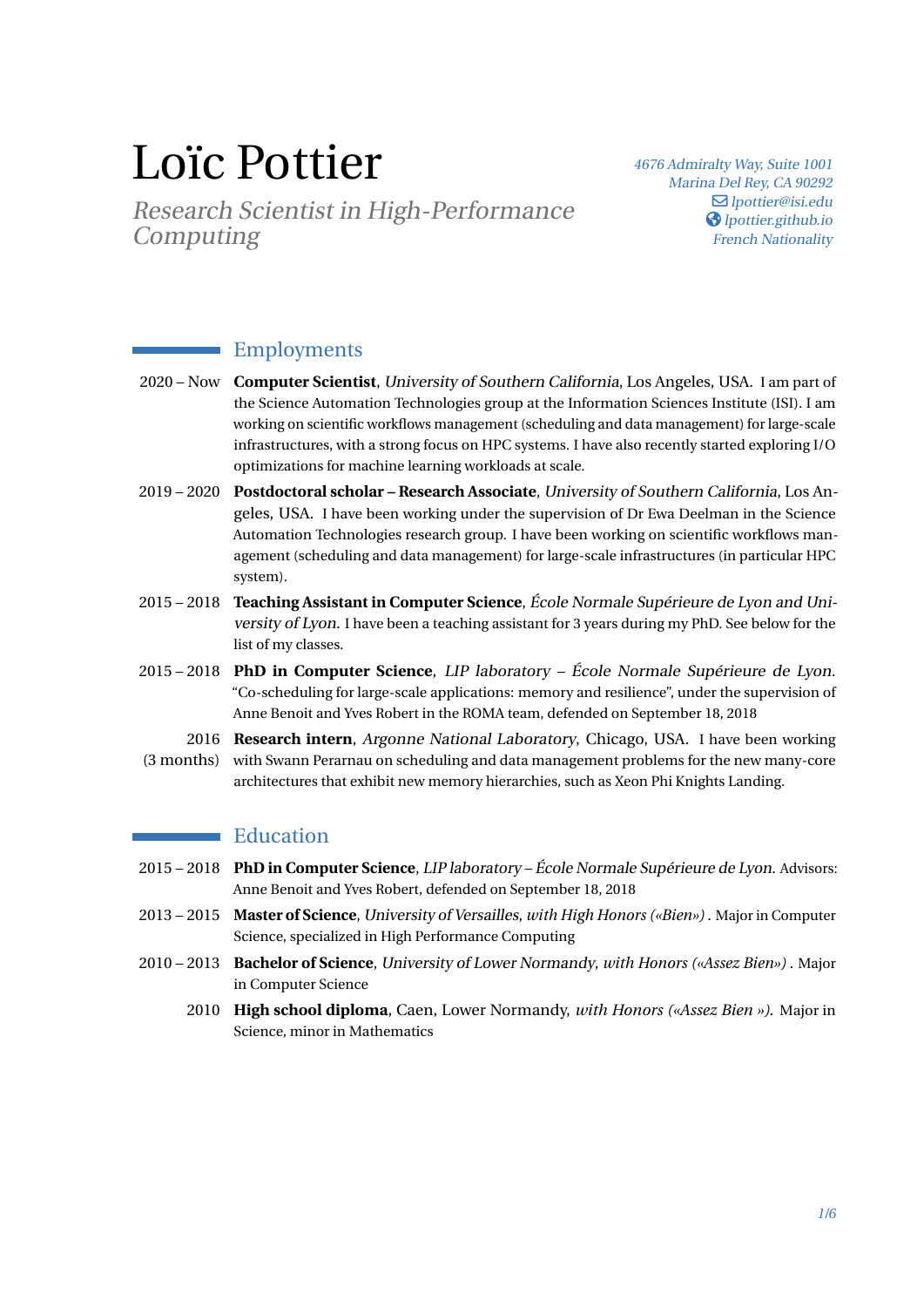#### **Funding**

- 2021 2023 **Scalability of Deep-Learning Methods on HPC Systems: An I/O-centric Approach**, Principal Investigator, \$175,000, NSF CISE Research Initiation Initiative (CRII). #2105044
- 2021 2024 **Simulation-driven Evaluation of Cyberinfrastructure Systems**, Principal Investigator, \$600,000, NSF Software Institutes: Cyberinfrastructure for Sustained Scientific Innovation (CSSI) Elements: Collaborative Research. #2103508, #2103489
- 2021 2024 **Simulation-driven runtime resource management for distributed workflow applications**, Principal Investigator, \$499,988, NSF CISE Core Program: Collaborative Research. #2106147, #2106059
- 2019 2022 **Integrating core CI literacy and skills into university curricula via simulation-driven activities**, Principal Investigator, \$500,000, NSF CyberTraining - Training-based: Collaborative Research: CyberTraining: Implementation: Small. #1923539, #1923621

### **Publications** — For publications prefixed by  $*$  authors are listed in alphabetical order Thesis

[T1] L. Pottier. "Co-scheduling for large-scale applications : memory and resilience". PhD thesis. Université de Lyon, Sept. 2018.

#### Book Chapters

[\*B1] G. Aupy, A. Benoit, L. Pottier, P. Raghavan, Y. Robert, and M. Shantharam. "Co-scheduling high-performance computing applications". In: *Big Data Management and Processing*. Ed. by K.-C. Li, H. Jiang, and A. Zomaya. Chapman and Hall/CRC Press, 2017. Chap. 5. ISBN: 9781351650045.

#### Articles in International Refereed Journals

- [J1] T. Coleman, H. Casanova, L. Pottier, M. Kaushik, E. Deelman, and R. Ferreira da Silva. "WfCommons: A framework for enabling scientific workflow research and development". In: *Future Generation Computer Systems* 128 (2022). Funding Acknowledgments: NSF 1923539, pp. 16–27. ISSN: 0167-739X. DOI: [10.1016/j.future.2021.09.043](https://doi.org/10.1016/j.future.2021.09.043).
- [J2] T. M. A. Do, L. Pottier, S. Caíno-Lores, R. Ferreira da Silva, M. A. Cuendet, H. Weinstein, T. Estrada, M. Taufer, and E. Deelman. "A Lightweight Method for Evaluating In Situ Workflow Efficiency". In: *Journal of Computational Science* 48 (2021). Funding Acknowledgments: NSF 1741040, DOE DE-SC0012636, p. 101259. DOI: [10.1016/j.jocs.2020.](https://doi.org/10.1016/j.jocs.2020.101259) [101259](https://doi.org/10.1016/j.jocs.2020.101259).
- [\*J3] G. Aupy, A. Benoit, B. Goglin, L. Pottier, and Y. Robert. "Co-scheduling HPC workloads on cache-partitioned CMP platforms". In: *International Journal of High Performance Computing Applications* (Apr. 2019). DOI: [10.1177/1094342019846956](https://doi.org/10.1177/1094342019846956).
- [\*J4] G. Aupy, A. Benoit, S. Dai, L. Pottier, P. Raghavan, Y. Robert, and M. Shantharam. "Co-scheduling Amdahl applications on cache-partitioned systems". In: *International Journal of High Performance Computing and Applications* (2017). DOI: [10 . 1177 /](https://doi.org/10.1177/1094342017710806) [1094342017710806](https://doi.org/10.1177/1094342017710806).
- [\*J5] A. Benoit, L. Pottier, and Y. Robert. "Resilient co-scheduling of malleable applications". In: *International Journal of High Performance Computing and Applications* (2017). DOI: [10.1177/1094342017704979](https://doi.org/10.1177/1094342017704979).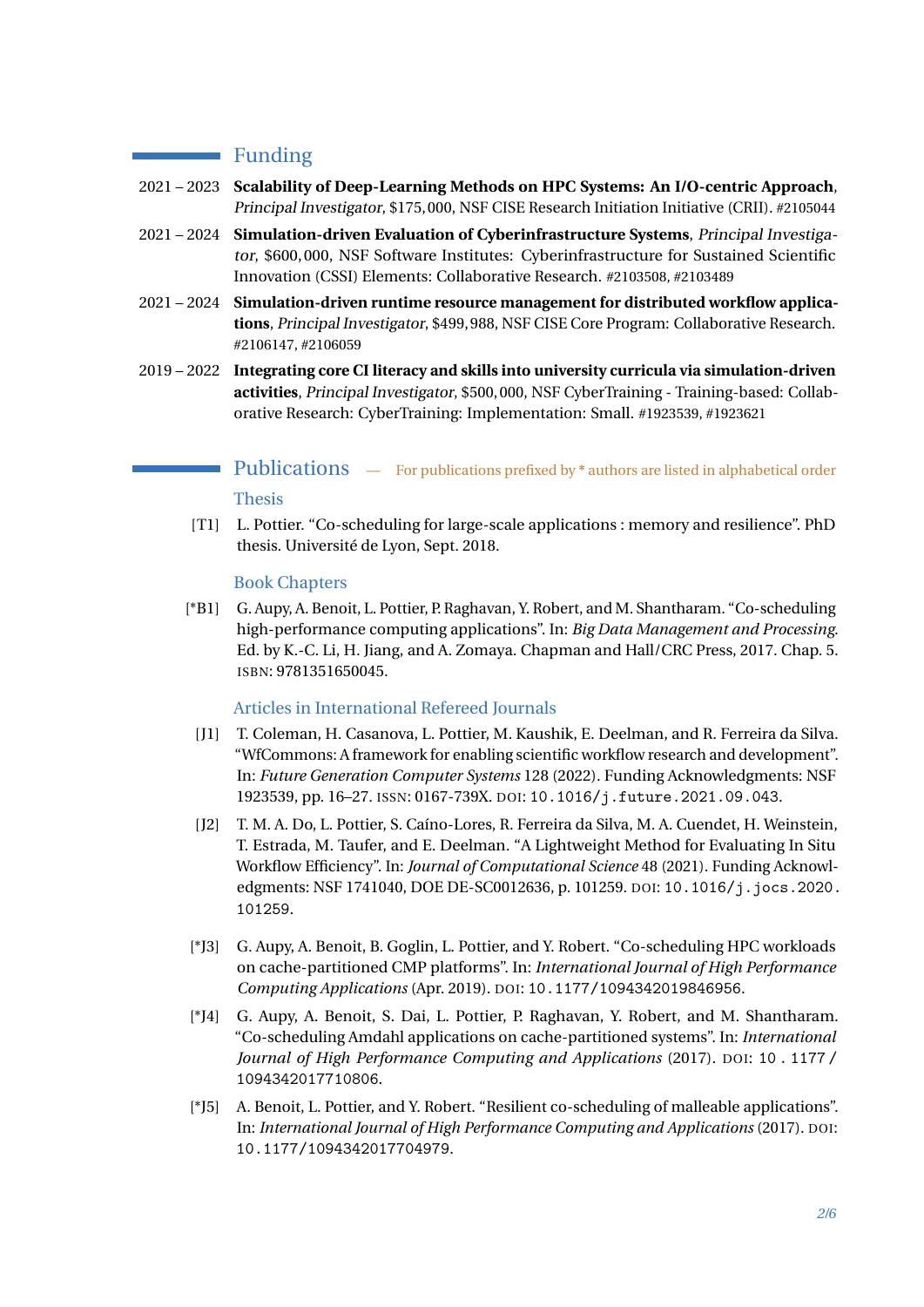#### Articles in International Refereed Conferences

- [C1] T. M. A. **Do**, L. **Pottier**, O. Yildiz, K. Vahi, P. Krawczuk, T. Peterka, and E. Deelman. "Accelerating Scientific Workflows on HPC Platforms with In Situ Processing". In: *2022 IEEE/ACM 22nd International Symposium on Cluster, Cloud and Internet Computing (CCGrid)*. Funding Acknowledgments: NSF 1664162, DOE DE-AC02-06CH11357, DE-AC02-05CH11231, DE-SC0012636 and DE-SC0022328. IEEE. 2022, To appear. *The highlighted authors are joint first authors with equal contributions.*
- [C2] T. M. A. Do, L. Pottier, S. Thomas, R. Ferreira da Silva, M. A. Cuendet, H. Weinstein, T. Estrada, M. Taufer, and E. Deelman. "A Novel Metric to Evaluate In Situ Workflows". In: *International Conference on Computational Science (ICCS)*. Funding Acknowledgments: NSF 1741040. 2020, pp. 538–553. DOI: [10.1007/978-3-030-50371-0\\_40](https://doi.org/10.1007/978-3-030-50371-0_40).
- [C3] L. Pottier, R. Ferreira da Silva, H. Casanova, and E. Deelman. "Modeling the Performance of Scientific Workflow Executions on HPC Platforms with Burst Buffers". In: *2020 IEEE International Conference on Cluster Computing (CLUSTER)*. Funding Acknowledgments: DOE DE-SC0012636, NSF 1664162, NSF 1741040, NSF 1923539, NSF 1923621. 2020, pp. 92–103. DOI: [10.1109/CLUSTER49012.2020.00019](https://doi.org/10.1109/CLUSTER49012.2020.00019).
- [C4] E. Deelman et al. "Cyberinfrastructure Center of Excellence Pilot: Connecting Large Facilities Cyberinfrastructure". In: *15th International Conference on eScience (eScience)*. Funding Acknowledgments: NSF 1842042. San Diego, CA, USA, 2019.
- [C5] S. Thomas, M. Wyatt, T. M. A. Do, L. Pottier, R. Ferreira da Silva, H. Weinstein, M. A. Cuendet, T. Estrada, E. Deelman, and M. Taufer. "Characterization of In Situ and In Transit Analytics of Molecular Dynamics Simulations for Next-generation Supercomputers". In: *15th International Conference on eScience (eScience)*. Funding Acknowledgments: NSF 1741040. 2019, pp. 188–198. DOI: [10.1109/eScience.2019.00027](https://doi.org/10.1109/eScience.2019.00027).
- [\*C6] G. Aupy, A. Benoit, B. Goglin, L. Pottier, and Y. Robert. "Co-scheduling HPC workloads on cache-partitioned CMP platforms". In: *IEEE International Conference on Cluster Computing, CLUSTER 2018, Belfast, UK, September 10-13*. IEEE. Sept. 2018. DOI: [10.](https://doi.org/10.1109/CLUSTER.2018.00052) [1109/CLUSTER.2018.00052](https://doi.org/10.1109/CLUSTER.2018.00052).
- [\*C7] A. Benoit, S. Perarnau, L. Pottier, and Y. Robert. "A performance model to execute workflows on high-bandwidth-memory architectures". In: *47th International Conference on Parallel Processing, ICPP 2018, Eugene, USA, August 13-16*. Aug. 2018. DOI: [10.1145/](https://doi.org/10.1145/3225058.3225110) [3225058.3225110](https://doi.org/10.1145/3225058.3225110).
- [\*C8] A. Benoit, L. Pottier, and Y. Robert. "Resilient application co-scheduling with processor redistribution". In: *45th International Conference on Parallel Processing, ICPP 2016, Philadelphia, USA, August 16-19*. Aug. 2016. DOI: [10.1109/ICPP.2016.21](https://doi.org/10.1109/ICPP.2016.21).

#### Articles in International Refereed Workshops

[W1] H. Casanova, Y. Ching Wong, L. Pottier, and R. Ferreira da Silva. "On the Feasibility of Simulation-driven Portfolio Scheduling for Cyberinfrastructure Runtime Systems". In: *2022 Job Scheduling Strategies for Parallel Processing (JSSPP)*. Funding Acknowledgments: NSF 2106059 and 2106147, DOE DE-AC05-00OR22725. Springer Nature, 2022, To appear.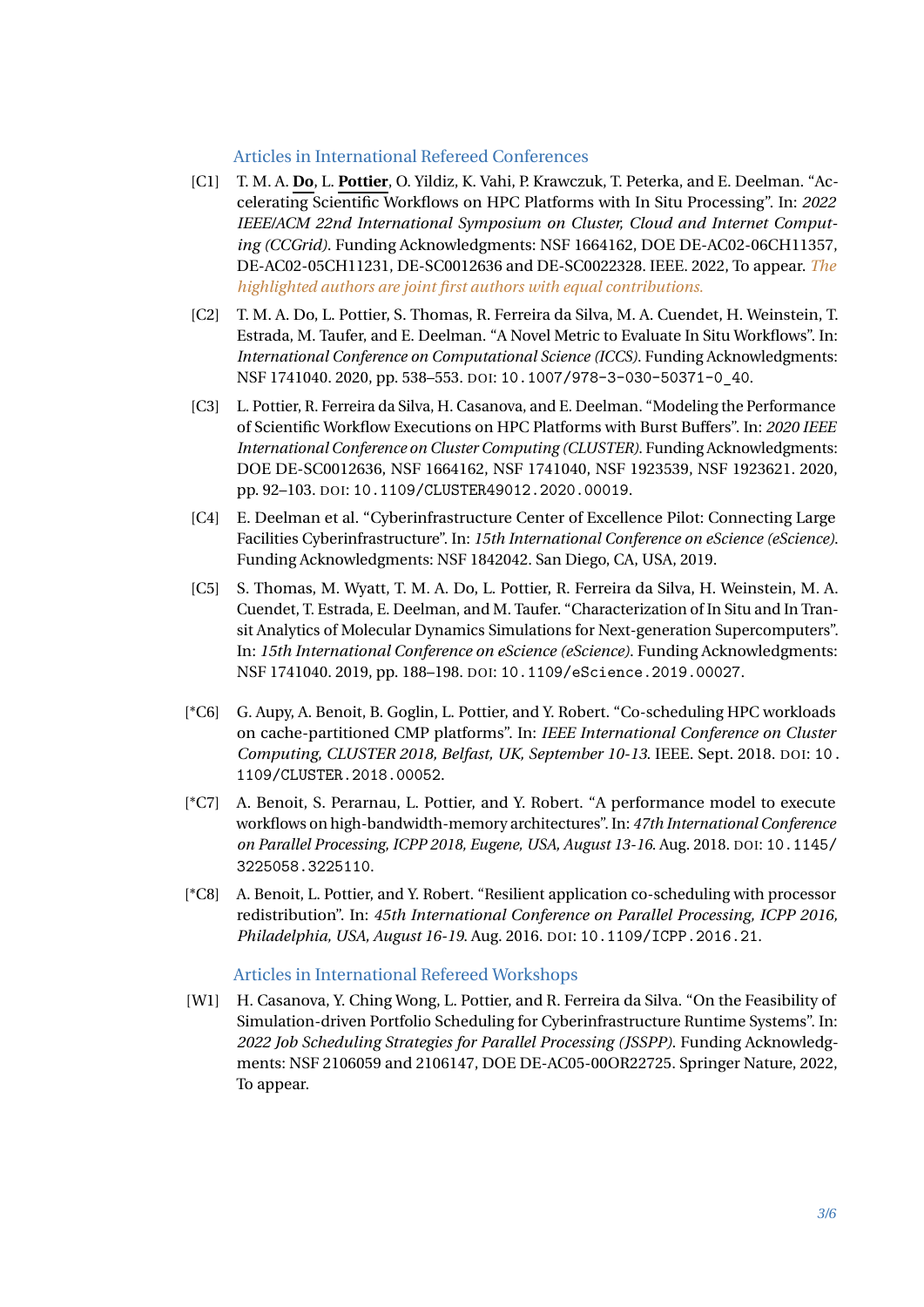- [W2] T. M. A. Do, L. Pottier, R. Ferreira da Silva, S. Cano-Lores, M. Taufer, and E. Deelman. "Assessing Resource Provisioning and Allocation of Ensembles of In Situ Workflows". In: *50th International Conference on Parallel Processing Workshop*. ICPP Workshops '21. Funding Acknowledgments: NSF 1741040, DOE SC0012636. Lemont, IL, USA: Association for Computing Machinery, 2021. ISBN: 9781450384414. DOI: [10.1145/3458744.](https://doi.org/10.1145/3458744.3474051) [3474051](https://doi.org/10.1145/3458744.3474051).
- [W3] R. Ferreira da Silva et al. "A Community Roadmap for Scientific Workflows Research and Development". In: *2021 IEEE Workshop on Workflows in Support of Large-Scale Science (WORKS)*. 2021, pp. 81–90. DOI: [10.1109/WORKS54523.2021.00016](https://doi.org/10.1109/WORKS54523.2021.00016).
- [W4] P. Krawczuk et al. "A Performance Characterization of Scientific Machine Learning Workflows". In: *2021 IEEE/ACM Workflows in Support of Large-Scale Science (WORKS)*. Funding Acknowledgments: DOE DE-SC0012636, NSF 1664162. 2021, pp. 58–65. DOI: [10.1109/WORKS54523.2021.00013](https://doi.org/10.1109/WORKS54523.2021.00013).
- [W5] R. Ferreira da Silva, L. Pottier, T. Coleman, E. Deelman, and H. Casanova. "WorkflowHub: Community Framework for Enabling Scientific Workflow Research and Development". In: *2020 IEEE/ACM Workflows in Support of Large-Scale Science (WORKS)*. Funding Acknowledgments: NSF 2016619, DOE DE-SC0012636, NSF 1664162, NSF 1923539. 2020, pp. 49–56. DOI: [10.1109/WORKS51914.2020.00012](https://doi.org/10.1109/WORKS51914.2020.00012).
- [W6] R. Mitchell, L. Pottier, S. Jacobs, R. Ferreira da Silva, M. Rynge, K. Vahi, and E. Deelman. "Exploration of Workflow Management Systems Emerging Features from Users Perspectives". In: *First International Workshop on Big Data Tools, Methods, and Use Cases for Innovative Scientific Discovery (BTSD)*. Funding Acknowledgments: NSF 1842042. 2019.
- [\*W7] G. Aupy, A. Benoit, L. Pottier, P. Raghavan, Y. Robert, and M. Shantharam. "Co-scheduling algorithms for cache-partitioned systems". In: *19th Workshop on Advances in Parallel and Distributed Computational Models APDCM 2017*. IEEE Computer Society Press, 2017. DOI: [10.1109/IPDPSW.2017.60](https://doi.org/10.1109/IPDPSW.2017.60).

#### White Papers

- [R1] R. Ferreira da Silva et al. *Workflows Community Summit: Advancing the State-of-the-art of Scientific Workflows Management Systems Research and Development*. Tech. rep. May 2021. DOI: [10.5281/zenodo.4915801](https://doi.org/10.5281/zenodo.4915801).
- [R2] R. Ferreira da Silva et al. *Workflows Community Summit: Bringing the Scientific Workflows Community Together*. Tech. rep. Mar. 2021. DOI: [10.5281/zenodo.4606958](https://doi.org/10.5281/zenodo.4606958).

#### Teaching

- 2017 2018 Master Parallel algorithms (22h, University of Lyon) Master – Distributed algorithms (10h, University of Lyon) Bachelor – Programming 1 (32h, ENS de Lyon)
- 2016 2017 Bachelor ASR2: Advanced Computer Architecture and Network (32h, ENS de Lyon) Bachelor – Programming 1 (32h, ENS de Lyon)
- 2015 2016 Master Image Processing and Computational Geometry (20h, ENS de Lyon) Bachelor – ASR1 : Computer Architecture and Network (6h, ENS de Lyon)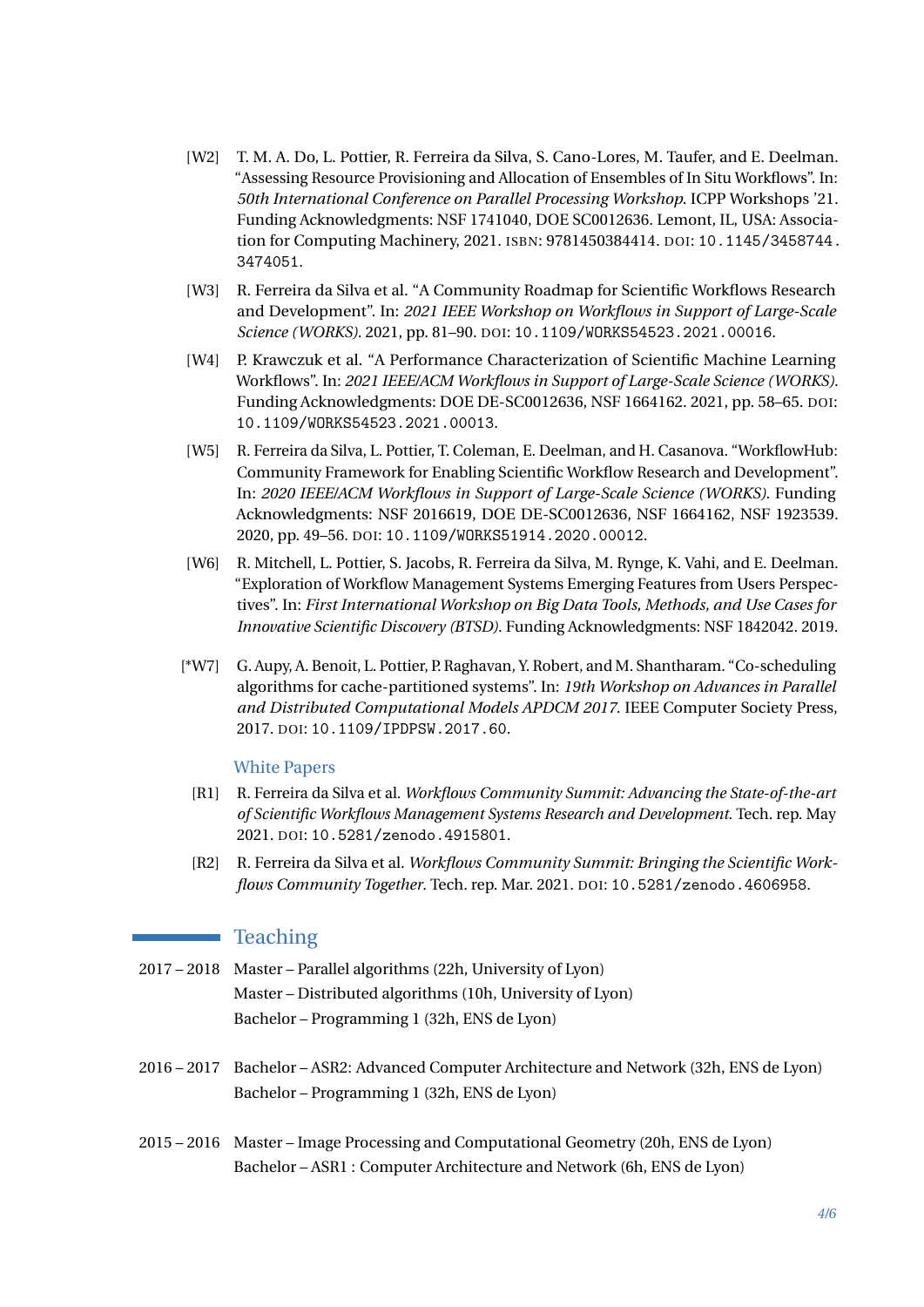Bachelor – ALGO2 : Advanced Algorithms (32h, ENS de Lyon)

#### Languages skills

 $\mathcal{L}_{\mathcal{A}}$ 

French Native. **English Fluent.** 

#### Computer Science skills

Program- C, C++, Python, R, LTFX. ming Operating Unix, System Programming. Systems

## Parallelism OpenMP, MPI, Parallel architectures. Theory Scheduling, Performance Models.

#### Collectives responsibilities

#### Administrative

2017-2018 Elected representative for non-tenured members at the LIP (ENS Lyon computer science laboratory) council, co-organized a two-days seminar for PhD students.

#### Program Committee

| 2022 | SuperComputing<br>Technical<br>Program and Undergraduate<br>Posters, PPAM | 2021 | SuperComputing Technical Program,<br>EuroPar, eScience        |
|------|---------------------------------------------------------------------------|------|---------------------------------------------------------------|
| 2020 | SuperComputing Workshops,<br>EuroPar<br><b>Paper Refereeing</b>           |      | 2019 PPAM, ICPP, eScience, EuroPar                            |
|      |                                                                           |      |                                                               |
| 2021 | SuperComputing, PPAM, ICPP,<br>IJHPCA, EuroPar, FGCS, JPDC,<br>TCC. TSC   |      |                                                               |
| 2020 | CCGrid, SuperComputing, Eu-<br>roPar, CCPE, IJHPCA, JPDC,<br>TPDS         | 2019 | PPAM, ICPP, IJHPCA, Computing Jour-<br>nal, eScience, EuroPar |
|      | <b>Panels Participation</b>                                               |      |                                                               |
|      | National Science Foundation                                               |      | US Department of Energy                                       |
|      |                                                                           |      |                                                               |

#### References

<span id="page-4-0"></span> $\sim$ 

#### **Anne Benoit** Laboratoire d'Informatique du Parallélisme ENS Lyon 46 allée d'Italie 69364 Lyon Cedex 07, France  $\boxdot$  <anne.benoit@ens-lyon.fr> **Yves Robert** Laboratoire d'Informatique du Parallélisme ENS Lyon 46 allée d'Italie 69364 Lyon Cedex 07, France  $\boxdot$  <yves.robert@inria.fr>